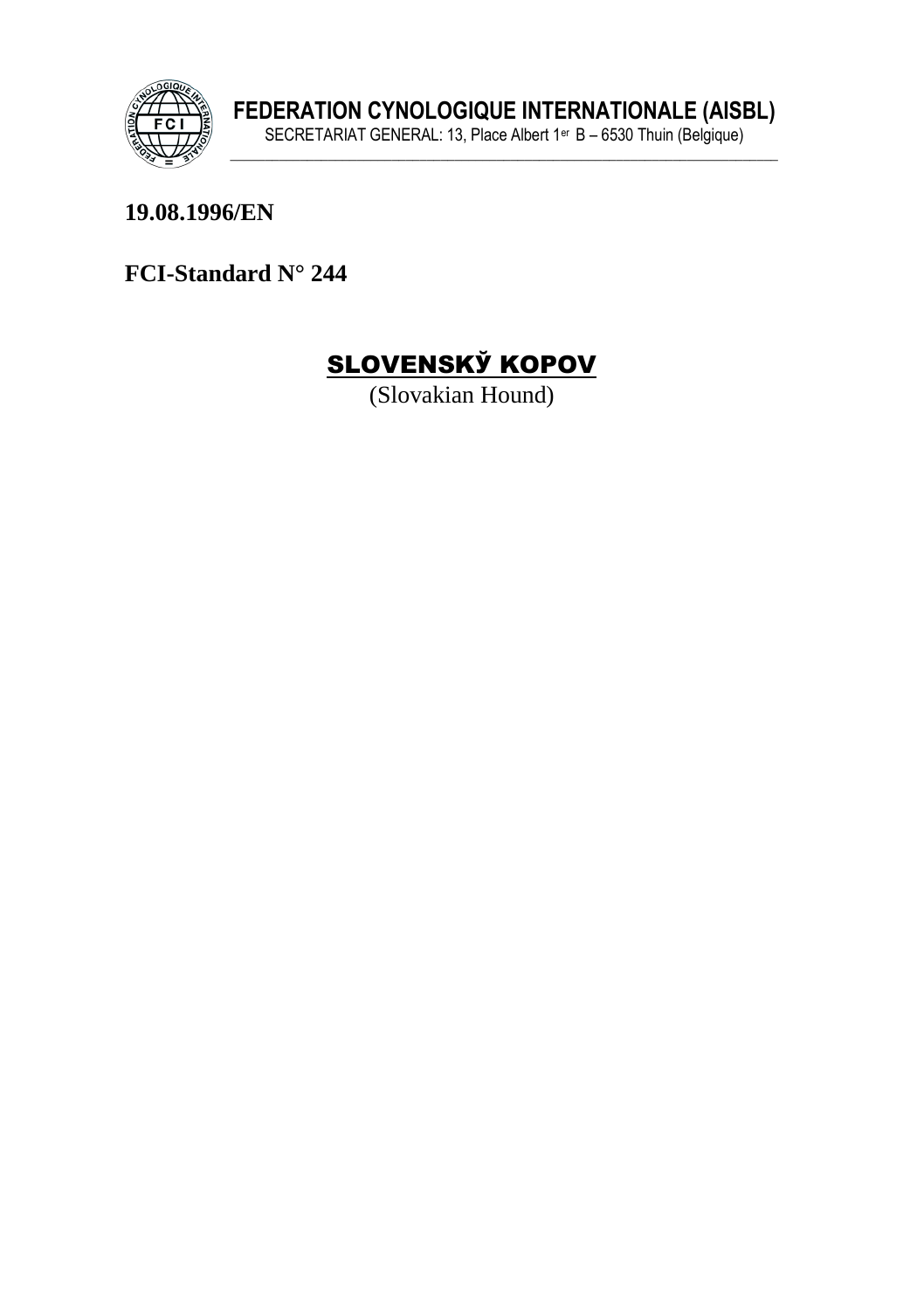**TRANSLATION**: Mrs. C.Seidler. Official language (DE).

#### **ORIGIN**: Slovakia.

#### **DATE OF PUBLICATION OF THE OFFICIAL VALID STANDARD**: 16.04.1963.

**UTILIZATION**: This breed is distinguished through its enduring hours-long following of a warm trail or scent while giving tongue. Also distinguished by its keenness and therefore used in its native country for hunting wild boar and predatory.

| <b>FCI-CLASSIFICATION:</b> Group 6 |                     | Scenthounds and related          |
|------------------------------------|---------------------|----------------------------------|
|                                    |                     | breeds.                          |
|                                    |                     | Section 1.2 Medium sized hounds. |
|                                    | With working trial. |                                  |

**GENERAL APPEARANCE**: Always solid black with tan markings. Lightish body build, yet solid bone structure. Longish rectangle.

**BEHAVIOUR / TEMPERAMENT**: Spirited temperament. Extraordinarily developed sense of direction.

## **HEAD**

#### CRANIAL REGION:

Skull: Flat domed top skull; shape of a longish rectangle. Superciliary ridges and frontal furrow marked; occipital protuberance hardly marked. The direction of the axes of the muzzle and of the skull is parallel.

Stop: Forms an angle of about 45°.

#### FACIAL REGION:

Nose: Always black in colour, relatively large, moderately tapering; nostrjls moderately open.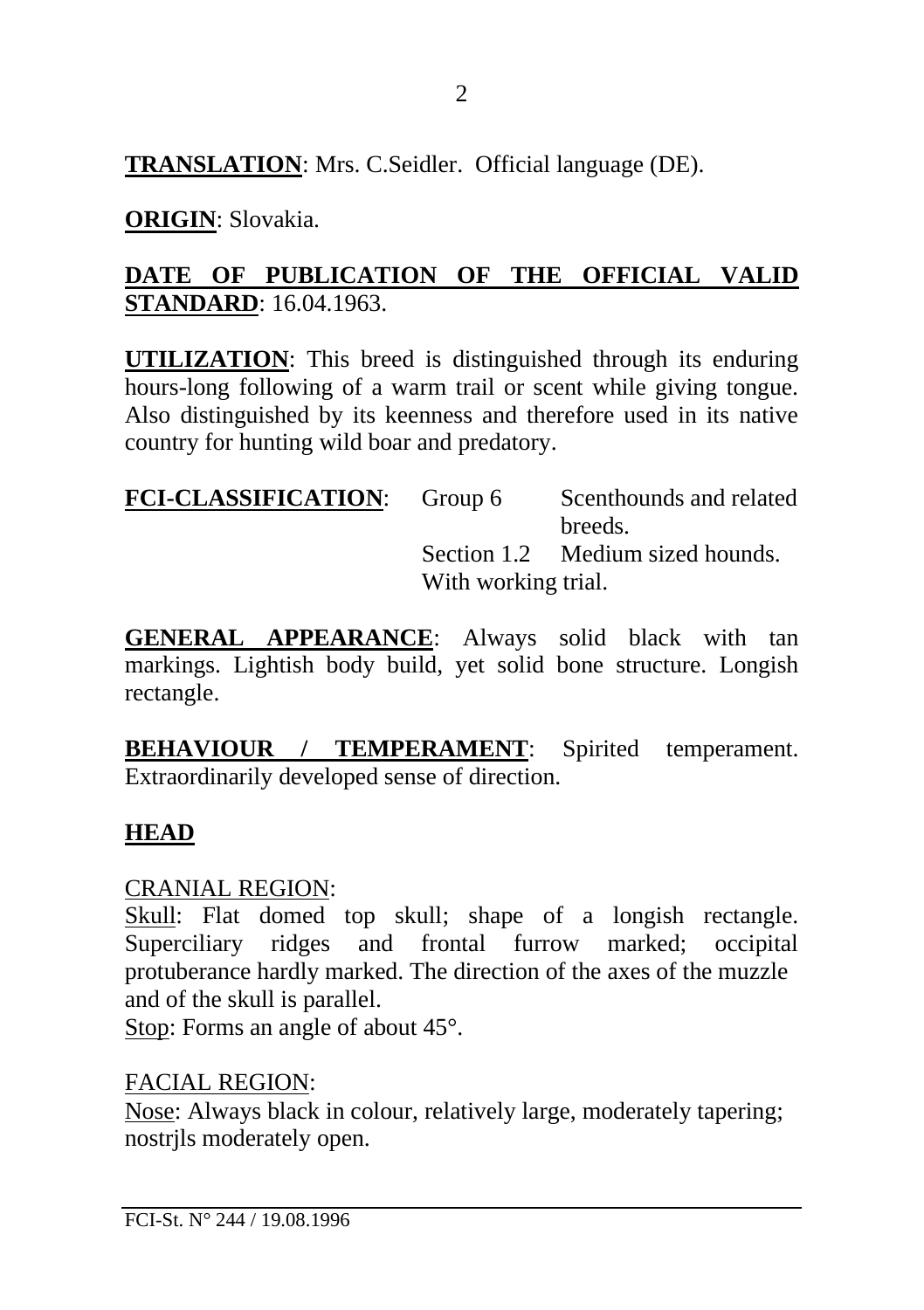Muzzle: Bridge of nose straight, in keeping with the skull long and not too broad.

Lips: Not overlapping, close fitting with noticeable opened corner of Mouth.

Jaws/Theeth: Jaws of regular shape, firm, with well developed complete bite.

**EYES**: Dark, set in somewhat deep. Show liveliness and courage. Eyelids always black; almond shaped.

**EARS**: Leathers set on somewhat above the line of the eyes, carried flat along the head, with rounded tip and of medium length.

**NECK**: Well set, carried at an angle of 135°, rather short, muscular and without loose skin.

#### **BODY**:

Back: Straight, medium long. Loin: Not too long, suitably broad, firm and muscular. Croup: Not too long, medium breadth, rounded. Chest: Fore chest broad and well developed. Medium depth, suitably broad and appropriately long. Ribs arched, set slanting. Underline and belly: Moderately tucked up.

**TAIL:** Set on somewhat low, below the upper line; fittingly strong, tapering to the tip and reaching to the hock. Pendant in repose; curved upwards in sabre shape to a height of 150° when alert.

## **LIMBS**

FOREOUARTERS:

Shoulder-blade and upper-arm: Rather short, well developed, muscular. Angle at shoulder joint about 110°.

Forearm: In vertical position, dry.

Pastern joint: Short.

Pastern: Not too long. somewhat sloping.

Forefeet: Oval; well arched toes; nails always black and strong. Pads dark and well developed.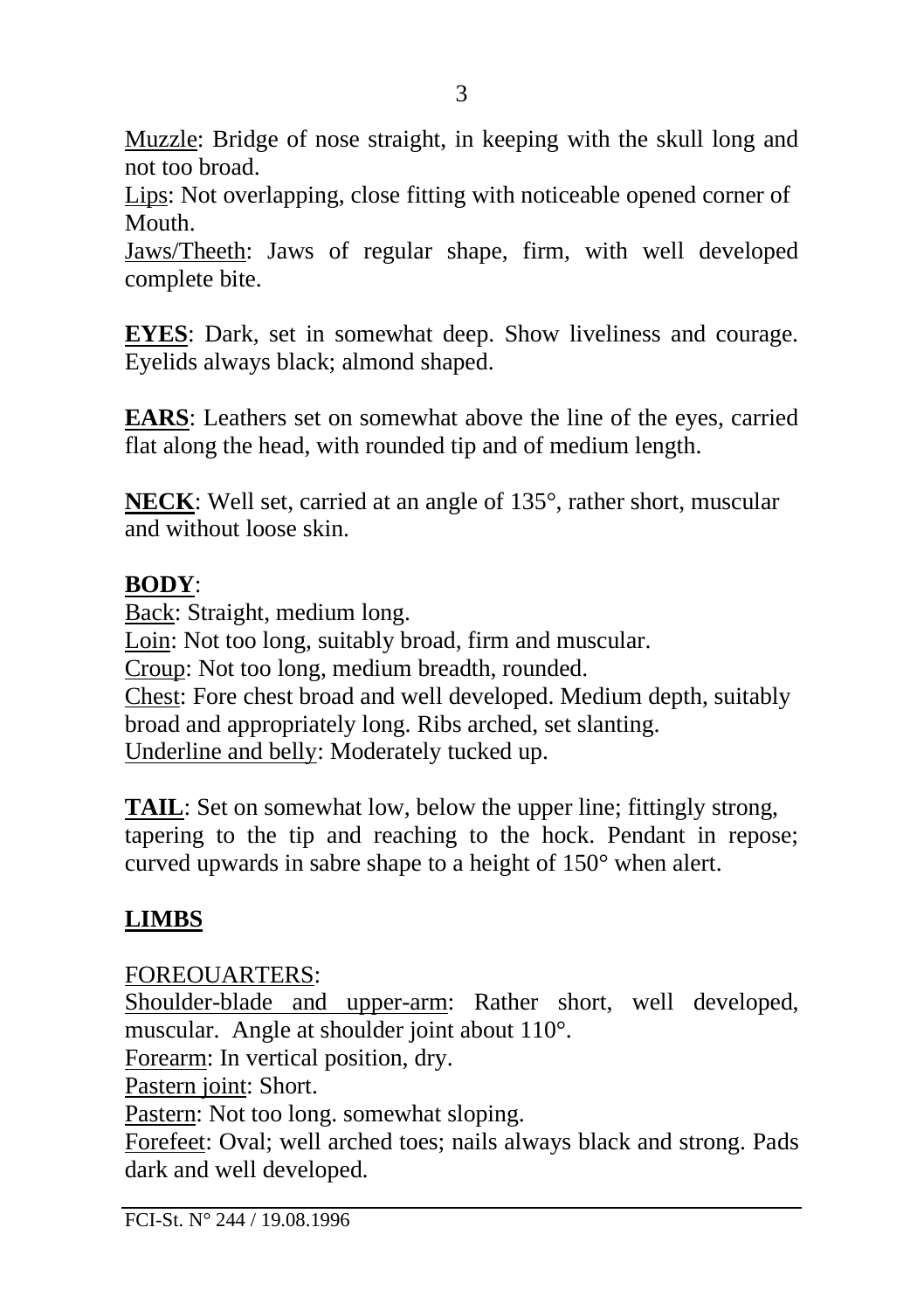#### HINDQUARTERS:

Upper thigh: Sufficiently broad; fittingly long, muscular.

Lower thigh: Broad, appropriate in 1ength, well muscled.

Hock joint: Set on in a height of about 15 cm, moderately broad. Angle of hock about 150°.

Hock: About 8 cm long, moderate1y slanting forward ; no dewc1aws.

Hind feet: Oval; toes tight and well arched; pads well developed and black.

**SKIN**: Dark brown to black, close fitting without folds or loose skin.

**GAIT / MOVEMENT**: Lively and balanced.

## **COAT**

Hair: 2-5 cm long, medium coarse, close fitting and dense; longer on back, neck and tail. Undercoat dense, especially during winter months, but must not be lacking in summer.

Colour: Black with brown to mahogany coloured tan markings on limbs.

## **SIZE AND WEIGHT**:

| Height at withers for dogs    | 45 to 50 cm.     |
|-------------------------------|------------------|
| Height at withers for bitches | $40$ to $45$ cm. |
| Weight:                       | 15 to 20 kg.     |

**FAULTS** : Any departure from the foregoing points should be considered a fault and the seriousness with which the fault should be regarded should be in exact proportion to its degree and its effect upon the health and welfare of the dog.

- Heavy, clumsy, stocky build.
- Head too heavy.
- Lips overlapping.
- Incomplete bite.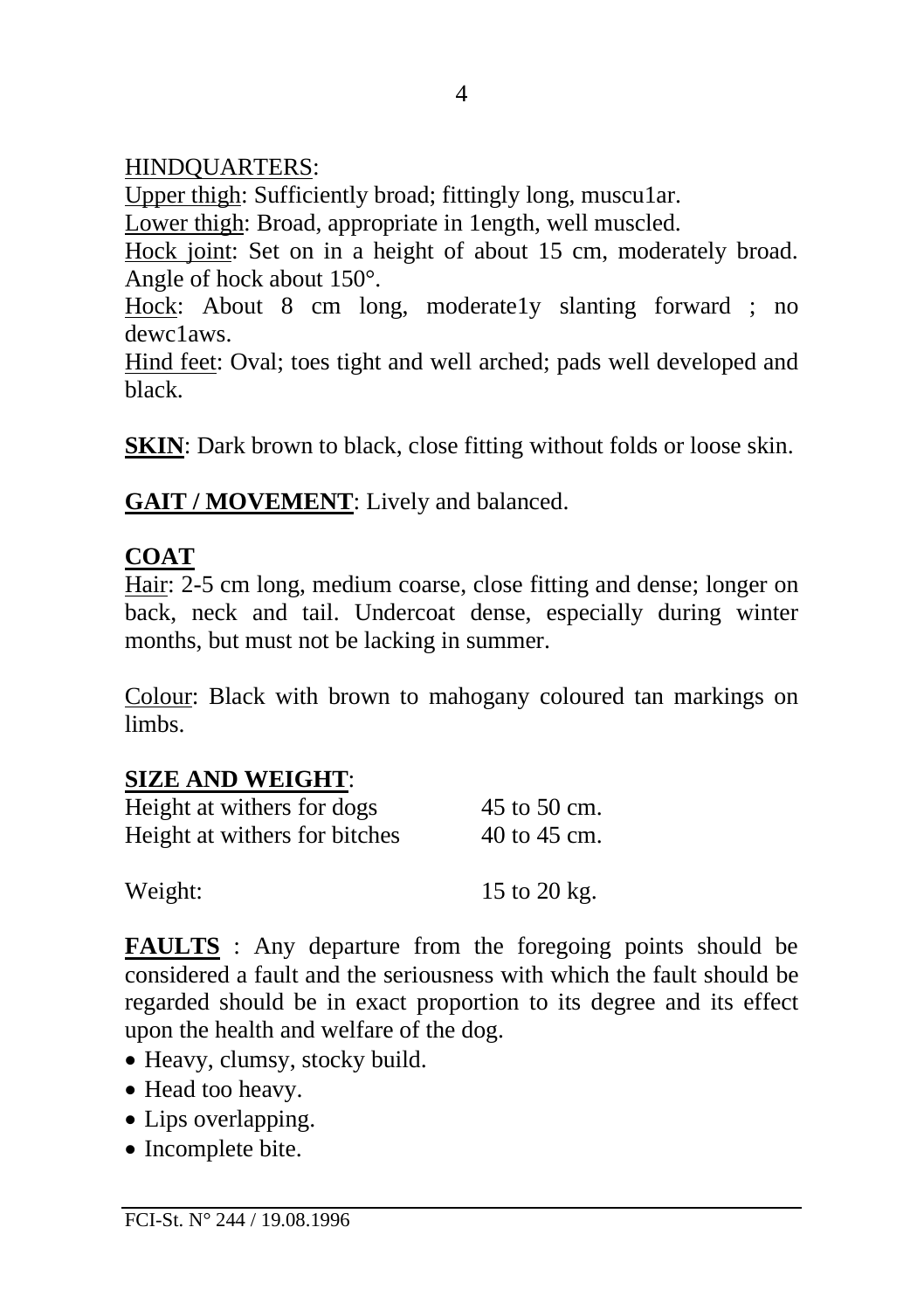- Over- or undershot mouth.
- light eye, eyelids loose or too tight.
- Leathers too light, pointed.
- Loose skin on neck (throatiness).
- Soft back
- Flat ribcage (serious fault).
- Remarkably too long tail, tail carriage above topline even in repose.
- Incorrect position of limbs.
- Soft feet.
- Coat too short, without undercoat; coat too long, wavy.
- Colour other than black, white markings, unclear boundary of tan markings.
- Oversize.

# **DISQUALIFYING FAULTS:**

- Aggressive or overly shy dogs.
- Any dog clearly showing physical of behavioural abnormalities.

## **IMPORTANT MEASURES (lDEAL TYPE)**:

| Weight                         | 16   | kg |
|--------------------------------|------|----|
| Height at withers for a dog    | 46   | cm |
| Height at withers for a bitch  | 43   | cm |
| Overall length of the head     | 22   | cm |
| Length of the bridge of nose   | 9    | cm |
| Length of the skull.           | 13   | cm |
| Width of the skul1             | 10.5 | cm |
| Width of the chest             | 16.5 | cm |
| Height of the chest            | 22   | cm |
| Depth of the chest             | 31,5 | cm |
| Length of body                 | 55   | cm |
| Girth of chest behind last rib | 54   | cm |
|                                |      |    |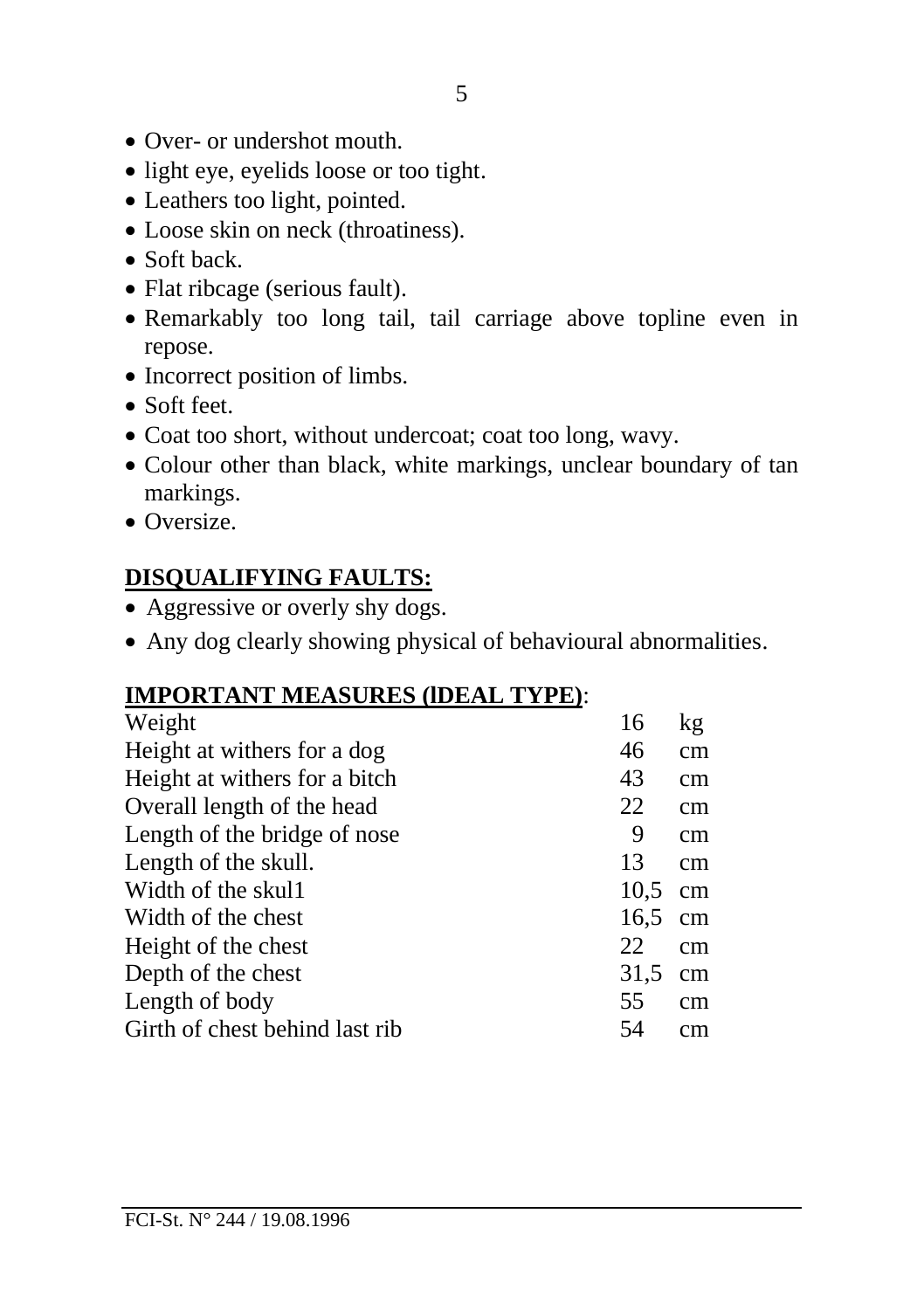## **ANGULATIONS**:

| $110^\circ$ |
|-------------|
| $140^\circ$ |
| $130^\circ$ |
| $130^\circ$ |
| $145^\circ$ |
|             |

# **N.B.:**

- Male animals should have two apparently normal testicles fully descended into the scrotum.
- Only functionally and clinically healthy dogs, with breed typical conformation should be used for breeding.